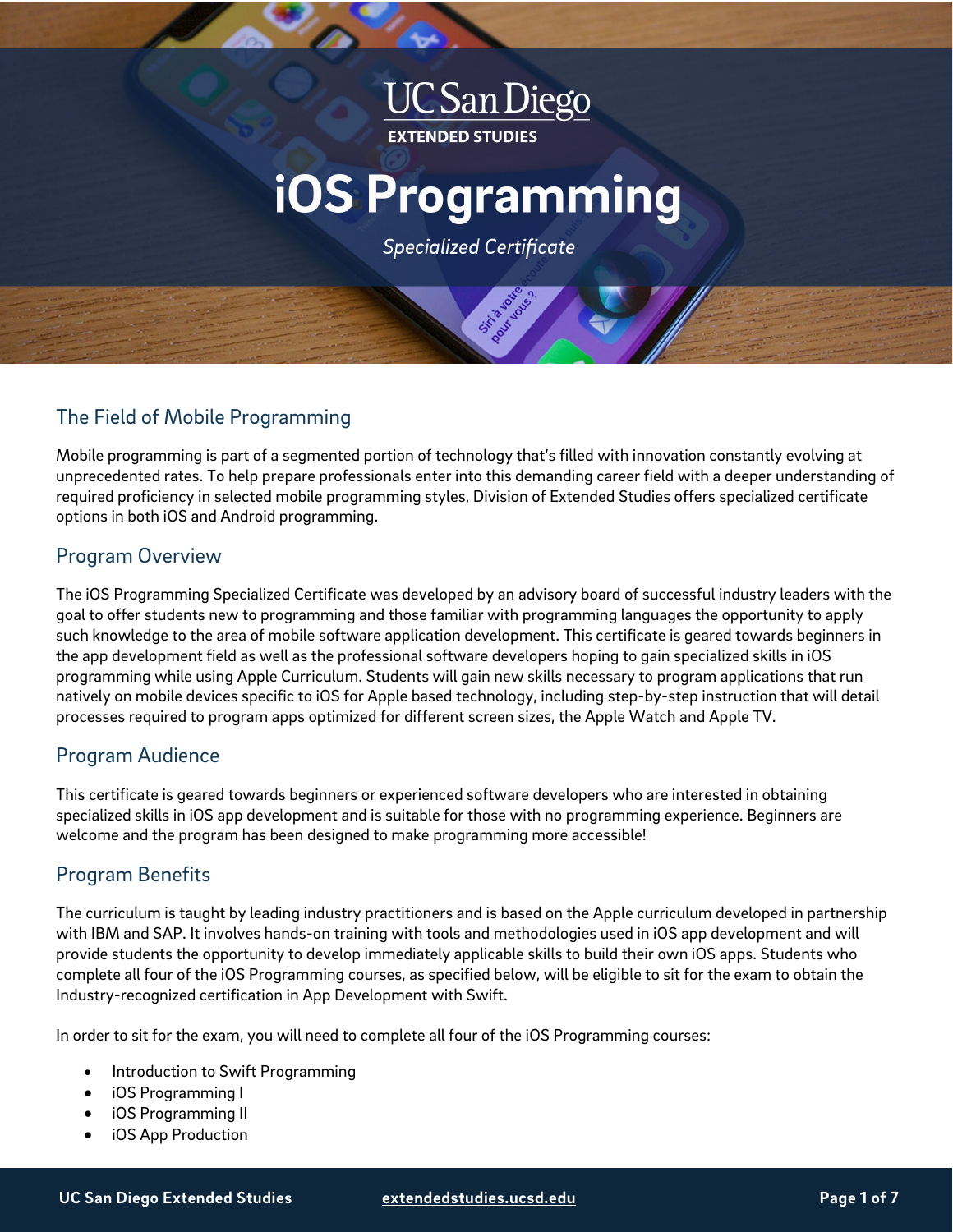The in-person exam will be scheduled a few times a year.

## Program Details

## **Prerequisites**

There are no prerequisites.

## Length

The courses build on each other so they must be taken in order. This certificate can be taken in a little as one year.

## **Cost**

The certificate total course cost is \$2,795.00. This includes certificate fee, required courses, and one elective.

## Requirements

There are 3 required courses and 1 elective required for the iOS Programming Certificate.

| $\tilde{\phantom{a}}$<br>Required Courses Should be taken in order     |              |             |               |               |               |
|------------------------------------------------------------------------|--------------|-------------|---------------|---------------|---------------|
| <b>TITLE &amp; COURSE</b><br><b>NUMBER</b>                             | <b>UNITS</b> | <b>FALL</b> | <b>WINTER</b> | <b>SPRING</b> | <b>SUMMER</b> |
| <b>Introduction to Swift</b><br>Programming<br>CSE-41201               | 3.0          | Online      |               | Online        |               |
| <b>iOS Programming I</b><br>CSE-41147                                  | 3.0          |             | Online        |               | Online        |
| <b>iOS Programming II</b><br>CSE-41148                                 | 3.0          | Online      |               | Online        |               |
| <b>Elective Courses One Required</b>                                   |              |             |               |               |               |
| <b>TITLE &amp; COURSE</b><br><b>NUMBER</b>                             | <b>UNITS</b> | <b>FALL</b> | <b>WINTER</b> | <b>SPRING</b> | <b>SUMMER</b> |
| <b>iOS App Production</b><br>CSE-41249                                 | 3.0          |             | Online        |               | Online        |
| <b>Augmented Reality</b><br><b>Programming with ARKit</b><br>CSE-41322 | 3.0          | Online      | Online        | Online        | Online        |
| Objective-C<br>CSE-41109                                               | 3.0          |             |               |               |               |

## iOS Programming Schedule Matrix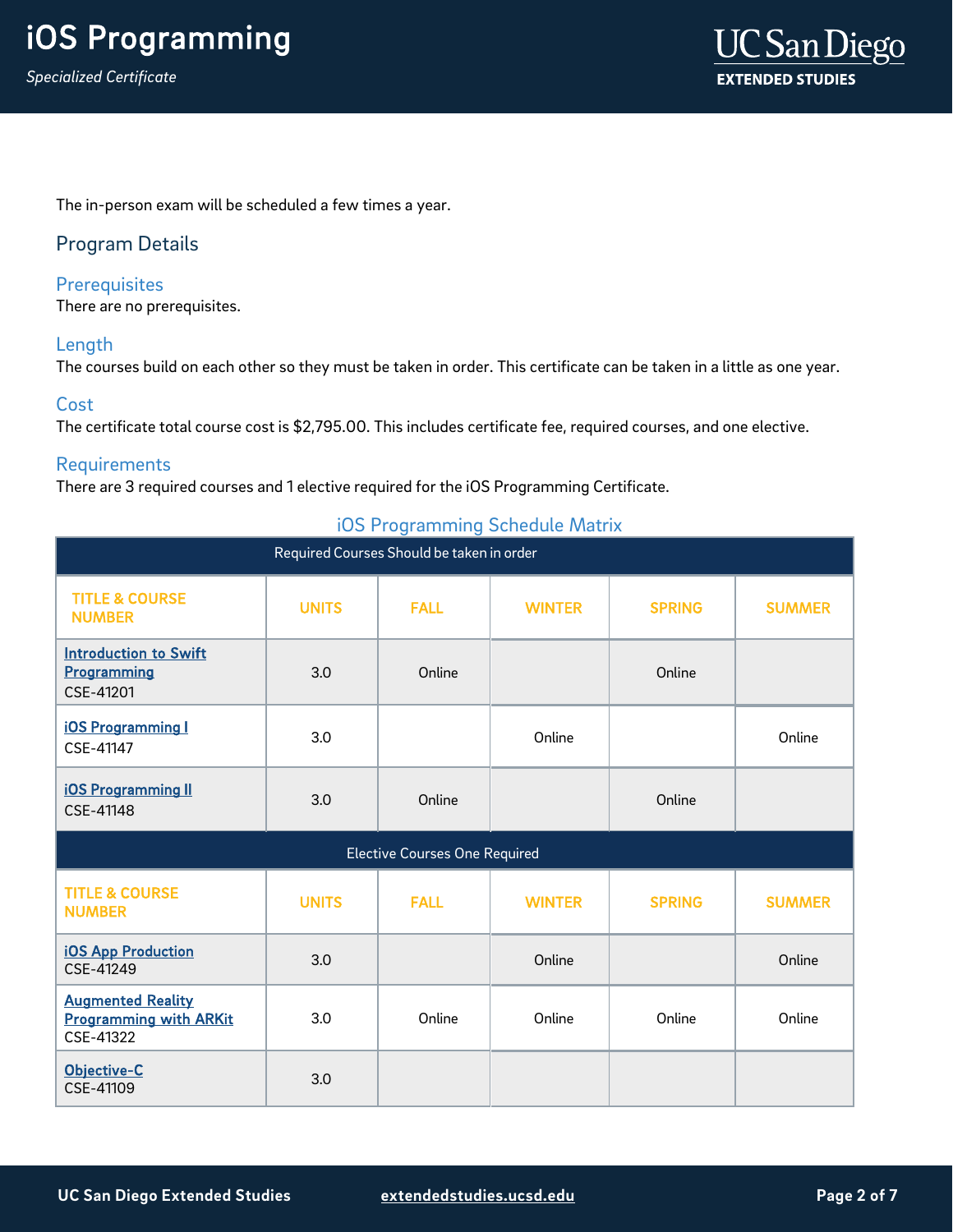*Specialized Certificate*



## Frequently Asked Questions

## About the Certificate

## How do I apply to the certificate program?

*STEP 1:* If you have a My Extension student account, skip to Step 2. If you do not have a My Extension account, go to [myextension.ucsd.edu,](mailto:https://extendedstudies.ucsd.edu/student-resources/financial-resources?utm_source=faqs&%3Bamp%3Butm_medium=pdf&%3Bamp%3Butm_campaign=bst-front-end-web-development) click "Create an account" on the right side of the page, and follow the instructions to create an account. Once you have a My Extension account, continue to Step 2.

*STEP 2:* Click on the "Apply Now" button on the certificate page. Complete the required fields on the application. Then click the "Save" button. Once you have saved the application, the "Submit" button will appear. Click the "Submit" button to submit your application for review and consideration. Once submitted, your application cannot be changed. You can track the progress of your application at [My Extension.](https://myextension.ucsd.edu/?utm_source=faqs&%3Butm_medium=pdf&%3Butm_campaign=bst-android-programming)

## Is there an application fee for the certificate program?

Current certificate enrollment fee is listed under the "Apply Now" button on [the certificate page](https://extendedstudies.ucsd.edu/courses-and-programs/mobile-applications?utm_source=faqs&%3Butm_medium=pdf&%3Butm_campaign=bst-android-programming) on our website.

## Can I register for the certificate program at any time?

Yes, you may enroll in the program at any time. However, it is recommended that you enroll as soon as possible. The program curriculum may be updated at any time; if certificate requirements change, you must adhere to the curriculum at the time of your enrollment into the certificate. Enrolling in the certificate also gives you access to quarterly, personalized enrollment reminders from the program manager.

## How long do I have to complete the certificate?

According to the UC San Diego Division of Extended Studies policy you have five years from when you begin taking courses in the program to complete all requirements for the certificate. We do not recommend taking that long in the IT area as the technology changes too rapidly.

## If I already have the skills taught in one of the courses, can I skip that course?

If you have taken a course from an accredited university covering the learning objectives of a program course, you may be able to transfer your previous coursework to Division of Extended Studies. If you have not taken a course elsewhere, but already have the skills covered in a course, you may be able to substitute an alternate Division of Extended Studies course in its place. Please contact the program representative at [infotech@ucsd.edu](mailto:infotech@ucsd.edu) or 858-534-9352 for more information.

## Is this certificate program open to non-California residents?

Yes, the program is open to non-California residents, including non-US residents. The tuition is the same for all students. If you have questions about how enrolling in courses may or may not affect your visa status, please contact our International Department at [ipinfo@ucsd.edu](mailto:ipinfo@ucsd.edu) or (858) 534-6784.

## If I work full-time, will I still be able to complete this program?

Yes. Our programs are designed to be working-student friendly and most of our students are working professionals. The courses vary between two and three units, which amount to approximately 18-20 hours of class time for a two unit course and 27-30 hours of class time for a three unitcourse.

### Is the program accredited?

UC San Diego is accredited by the Western Association of Schools and Colleges (WASC). UC San Diego Division of Extended Studies — like all other UC San Diego schools, colleges, and departments — is accredited by WASC through the University. All courses and certificate programs offered by UC San Diego Division of Extended Studies have been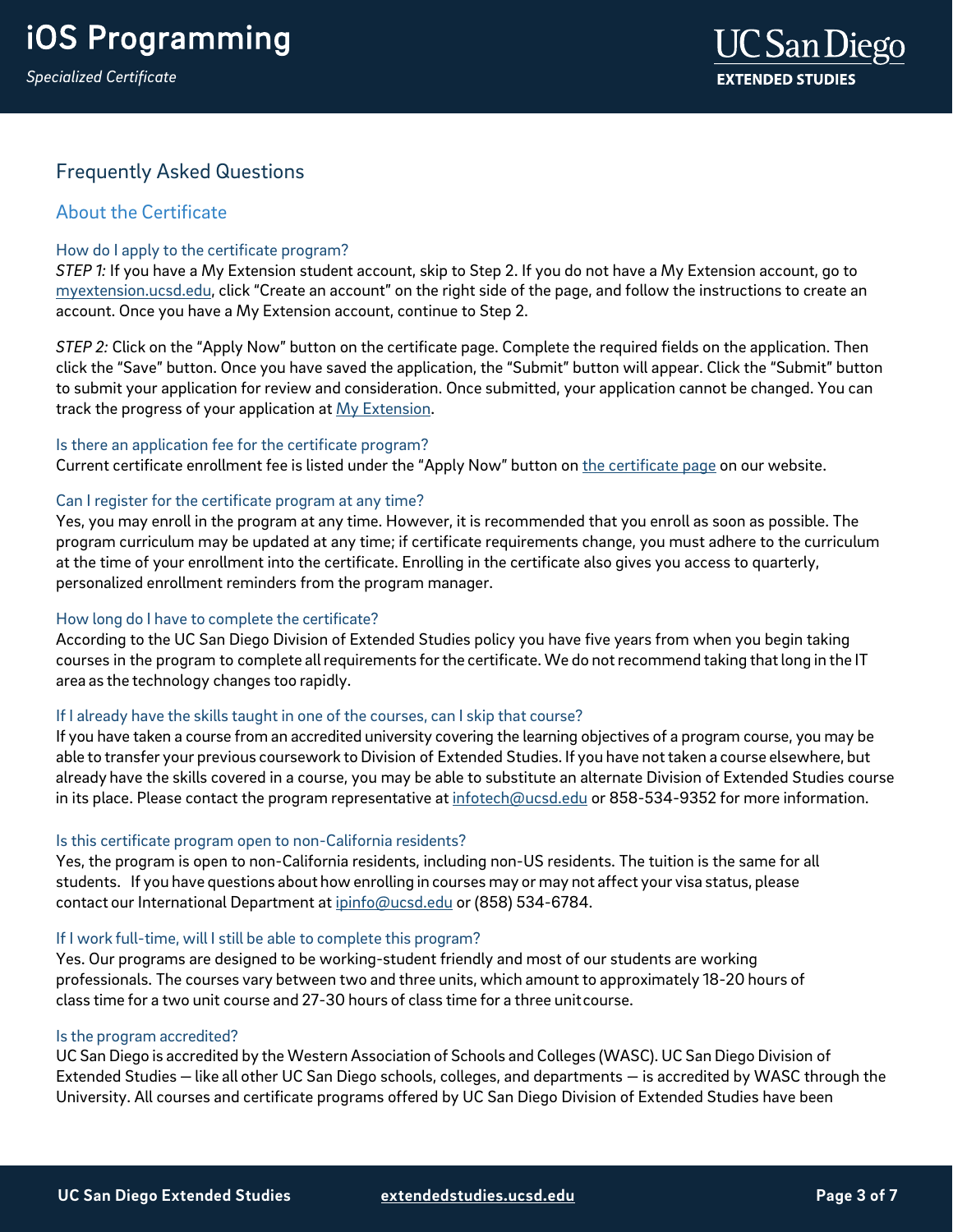*Specialized Certificate*



developed and are administered in accordance with Division of Extended Studies policy and the regulations of the Academic Senate of the University of California.

## Will this program prepare me for a certification exam?

This program is aligned with the App Development with Swift Certification exam. Obtaining this certification will validate your foundational skills with Swift, Xcode, and app development tools. Upon successfully passing this exam, you will earn a digital badge that you may add to your Linkedin profile as well as yourresume.

Students who complete all four of the iOS Programming courses, as specified below, will be eligible to sit for the exam to obtain the Industry-recognized certification in App Development with Swift.

In order to sit for the exam, you will need to complete all four of the iOS Programming courses:

- Introduction to Swift Programming iOS Programming I
- iOS Programming I iOS App Production
- -

This exam will be scheduled a few times a year.

## How do I get my certificate once I have completed the requirements?

When you have paid your certificate fee and successfully completed all program requirements, you will need to request an audit by Student Services. To request an audit:

- In your My [Extension](https://myextension.ucsd.edu/?utm_source=faqs&%3Butm_medium=pdf&%3Butm_campaign=bst-android-programming) account, click on "My Courses."
- On the right side of the page under "My Certificates," click on the name of thecertificate.
- On the right side of the page under "Tools," click on "Request Certificate Audit."
- Complete and submit the form thatappears.

Once you have formally submitted your audit request, your certificate will be mailed to the address we have on file for you within ten business days.

### Do you provide job or internship placement?

No, we do not currently offer job placement assistance, internships, or career services assistance.

### Is financial aid available?

- UC San Diego Division of Extended Studies offers continuing education loans through UC Approved Lenders. Each institution offers low competitive interest rates and flexible payment options. You are also encouraged to contact your personal financial institution about possible lending solutions. Direct links to UC Approved Lenders can be found on our website's Financial [Resources](https://extension.ucsd.edu/student-resources/financial-resources?utm_source=faqs&%3Butm_medium=pdf&%3Butm_campaign=bst-android-programming) page.
- The Employment Development Department (EDD) provides a comprehensive range of employment and training services in partnership with state and local agencies/organizations. More information is available on their website a[t edd.ca.gov.](http://edd.ca.gov/)
- Career Centers Located throughout San Diego County offer their communities comprehensive employment and training services benefiting both business and job seekers. More information is available on their website a[t workforce.org.](http://workforce.org/)
- Please click here for information [about Veteran's Benefits.](https://extension.ucsd.edu/student-resources/veterans-education-benefits?utm_source=faqs&%3Butm_medium=pdf&%3Butm_campaign=bst-android-programming)
- Free Application for Federal Student Aid (FAFSA) funds are limited to degree programs only, and cannot be used for courses or certificate fees at UC San Diego Division of Extended Studies.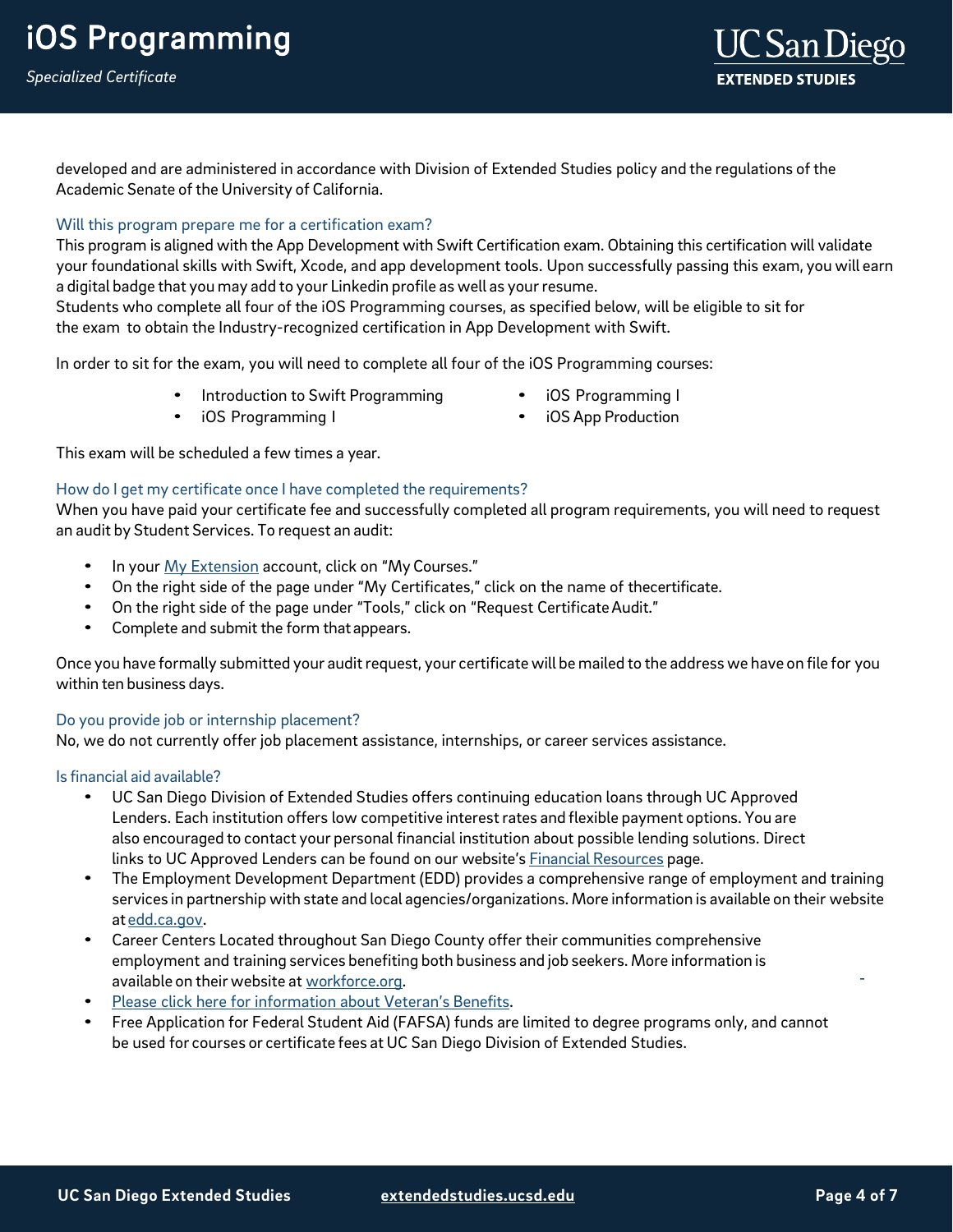## About the Courses

## When does course enrollment open for each quarter?

Our classes post to our website and become open for enrollment approximately two months prior to the new quarter starting. If you'd like to get an email reminder you can sign up for our newsletter(s) i[n My Extension,](https://myextension.ucsd.edu/?utm_source=faqs&%3Butm_medium=pdf&%3Butm_campaign=bst-android-programming) under the "Preferences" tab.

## When should I enroll in a course?

We recommend enrolling as soon as possible, as occasionally classes will reach capacity.

## Once I have enrolled in a course, when will I get online access to it?

If you have enrolled at least three days before the course begins, you will have access starting on the first day of class. You should receive an email from Student Services with instructions for how to login to the course. If you have enrolled on or after the start date of the course, you will have access to the course within one business day.

## When does enrollment for a course close?

Enrollment in a course may be closed for one or more of the following reasons:

- The course is at capacity. If the course is at capacity you will only be able to join the waitlist. If space becomes available in the course, students on the waitlist are contacted in the order they joined the waitlist.
- The course has progressed to a point where students will no longer be able to make-up missed work and be successful in the course.
- The course is cancelled due to low enrollments.

For all three of these reasons we recommend students enroll early in the courses they are interested in.

## When is the refund deadline for courses?

The refund deadline for courses in this program is typically one week after the start of the course. This allows you to enroll in a course and participate in the course for approximately one week to determine if the course is a good fit. Then, if needed, either you may either transfer your enrollment to a different course or submit a drop request. The exact refund deadline for each section is listed in the section notes on the course page in our website, and you can also find it in  $My$ **[Extension](https://myextension.ucsd.edu/?utm_source=faqs&%3Butm_medium=pdf&%3Butm_campaign=bst-android-programming) by clicking on "My Courses" and then the name of the course.** 

## What are the grading options for courses?

You may take a course for one of three options: Letter Grade, Pass/No Pass, or Not for Credit. If you are taking a course towards a certificate you *must* complete your courses for credit (i.e. Pass/No Pass or Letter Grade) and receive a C-/Pass or higher grade. Grades below a C-, No Pass, and Not for Credit will *not* count towards certificate requirements.

## What kind of credit do I earn?

The courses in this program are post-baccalaureate, professional-level, credit bearing courses. Credit earned in these courses may lead to the award of a formal certificate by UC San Diego Division of Extended Studies or may be applied toward an academic degree or professional credential, *subject to the approval of the receiving institution*.

If you wish to transfer credit, it is your responsibility to confer with the receiving institution before enrolling, as each individual academic institution decides whether or not to accept Division of Extended Studies credits.

## Are courses transferrable?

UC San Diego Division of Extended Studies is not a degree granting institution, however many UC San Diego Division of Extended Studies courses can be transferred to other colleges or universities. The transferability of credit is determined solely by the *receiving* institution. You should discuss how your individual courses will transfer with the Office of the Registrar at the receiving institution *prior to enrolling*.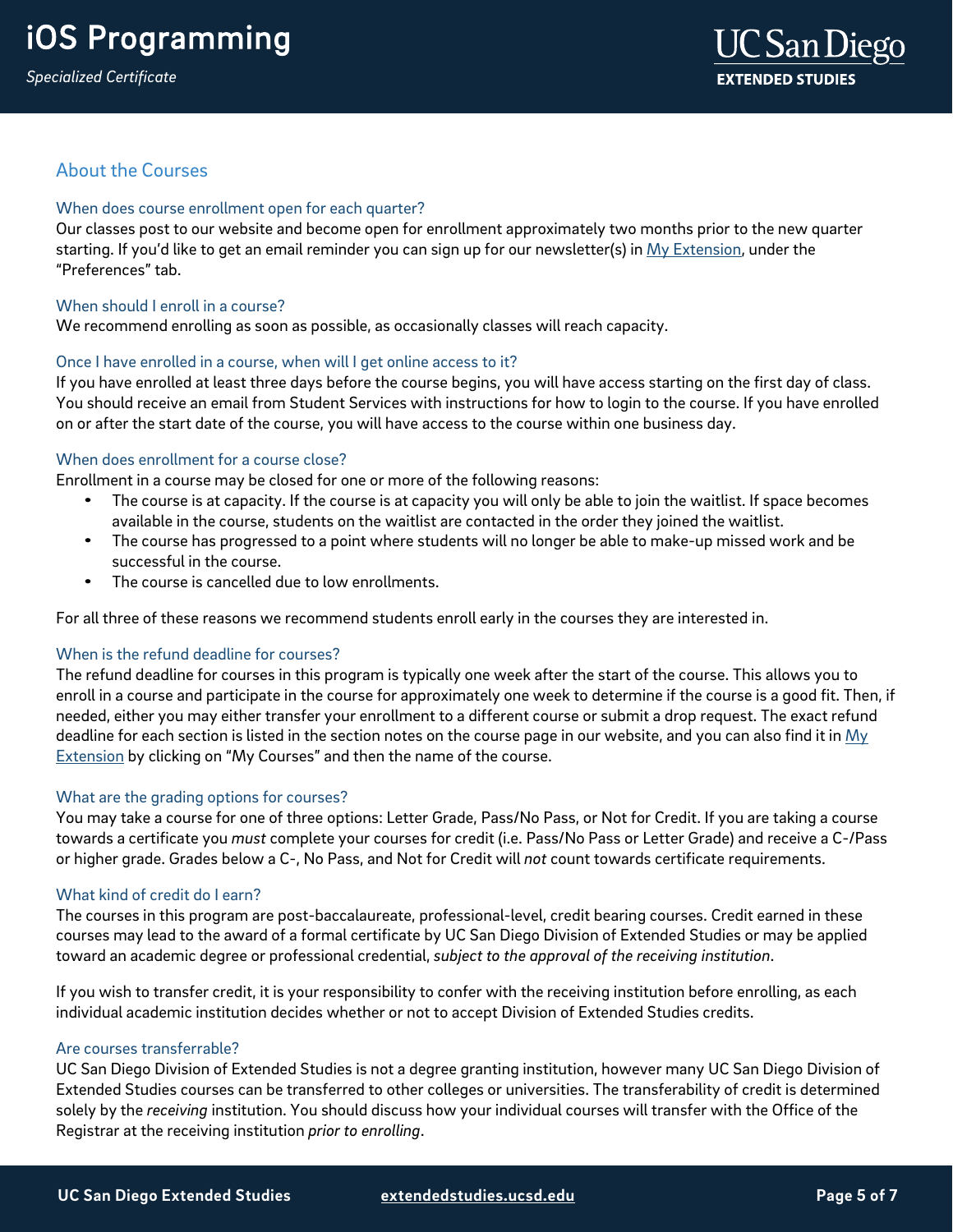## Can I take a course without registering for the certificate?

Yes, you may take any course in this program without registering for the certificate, provided you have fulfilled any and all prerequisites for the course.

### How long is each course?

Two unit courses run for approximately 6-7 weeks; three unit courses run for approximately 8-9 weeks. For exact course dates of upcoming sections, visit the webpage of the course you are interested in taking on our website.

## When is each course offered?

Please visit the course page on our website to see when courses are typically offered. You can also see a full program schedule by clicking on the "View Schedule" button under the "Courses" section o[n the certificate page](https://extendedstudies.ucsd.edu/courses-and-programs/mobile-applications?utm_source=faqs&%3Butm_medium=pdf&%3Butm_campaign=bst-android-programming) or under the Program Requirements section of this document.

## How many hours can I expect to spend studying outside of class time?

Each student has their own learning style so this can vary greatly. As a rule of thumb, expect to spend an average of two hours studying for every hour you spend in-class. For online courses, students should plan to spend approximately 8-10 hours per week viewing lectures and completing coursework.

### How are online classes formatted?

The online courses are asynchronous: they have a start and end date but all the lessons are uploaded on Canvas, our online learning management system, so you can learn at your own pace. However, please be aware that you may have weekly assignments, quizzes, or tests that are due on specific dates. Pleas[e click here](https://onlinex.ucsd.edu/onlinelearning/students/course_tour.swf) to view a sample course tour to see if this format suits your learning style.

### What are the instructors' credentials?

The program courses are taught by seasoned professionals and overseen by an advisory board of leaders in the field. You can view the advisor list under the "Advisors" section o[n the certificate page.](https://extendedstudies.ucsd.edu/courses-and-programs/mobile-applications?utm_source=faqs&%3Butm_medium=pdf&%3Butm_campaign=bst-android-programming) You can find information about a course instructor, including a biography and credentials, on the course page.

### How do I communicate with a course instructor if I have a question during the course?

Each instructor has his/her own preferred method of communication and response policy, which will be detailed on the course syllabus. However, most instructors utilize email or the discussion board and will respond within 24-48 hours.

### Will I get any hands-on experience in the program?

Most courses combine theory with hands-on exercises. For more information about practical experience in any course, visit the course page on our website.

### What are the required textbooks for a course?

Instructors will post the current text requirements and recommendations on the course page on our website. Please note the textbooks requirements are subject to change every quarter and different instructors may require different books, even if they are teaching the same course in the same quarter, so be sure to check the textbook requirements *for the section in which you are enrolling*.

### Will I be able to order the required textbooks before the class begins?

Yes, you can order the book(s) any time after enrolling in the course. You may order books through the campus bookstore or online retailers, such as Amazon.com.

What software is used for courses and what are the system requirements? Each course has different software requirements. Please see the course page on our website for details.